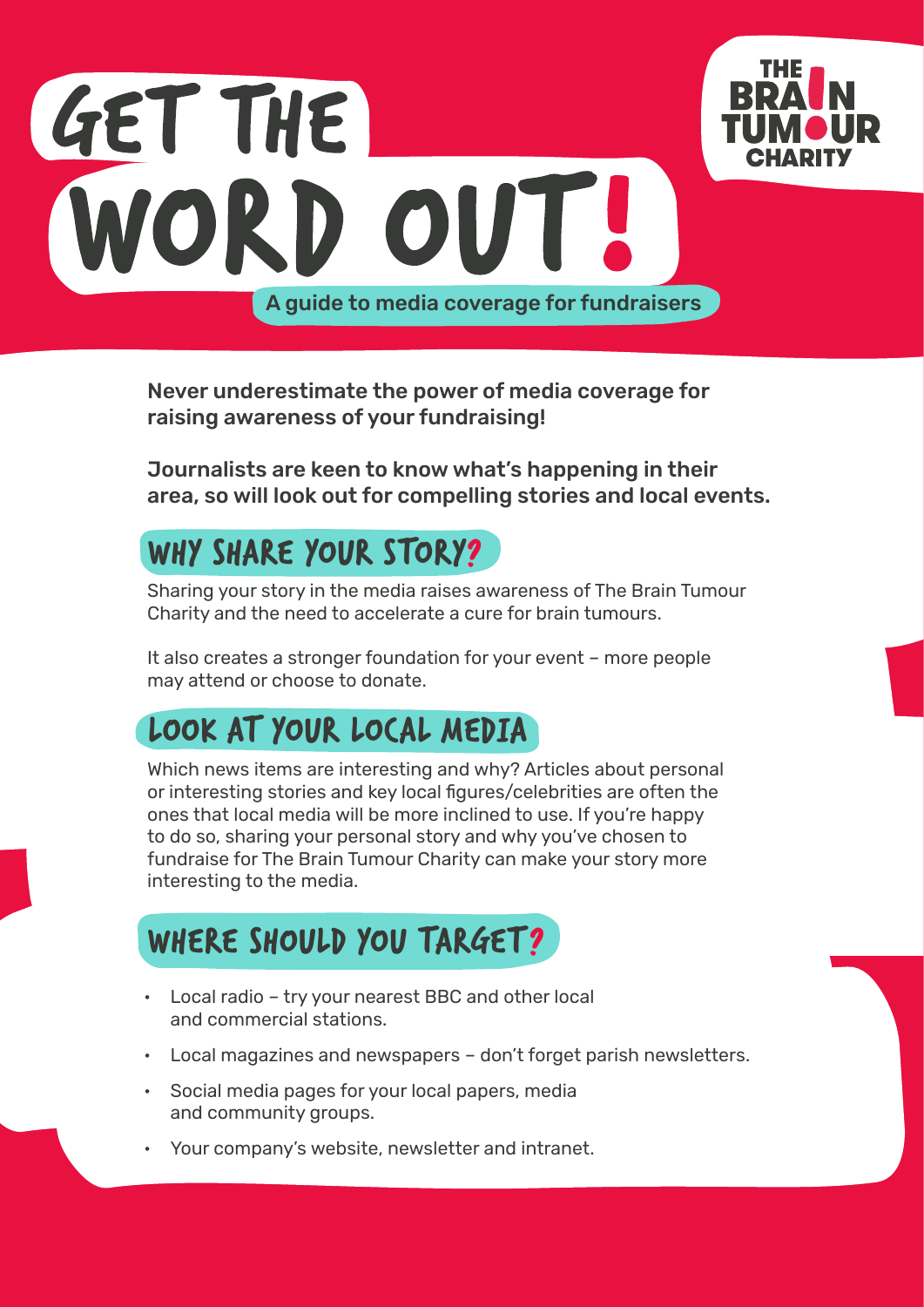### Press releases

A press release is an easy way of telling a journalist your story and allows you to provide them with all the information they need to know.

#### Getting started

Aim to send a press release out at least one week in advance of the event, and follow up with a separate post-event release as soon as possible after the event has taken place.

- Find out who to send the press release to. You can phone before and ask the name of the relevant person and their email and telephone number.
- Be proactive approach a number of different publications.
- Keep a record of where you sent the press release and let The Brain Tumour Charity's PR team know if you get any coverage by emailing pressoffice@thebraintumourcharity.org

Press release templates are available to download from our website: thebraintumourcharity.org/get-involved/resources-fundraisers

#### Writing your press release

Use one of our press release templates, which will guide you through the information and statistics you need to include.

- Include an eye-catching photograph and let the journalist know you can provide more (if you're able to).
- Cover the who, what, where, when, why and how.
- Focus on a key message, such as your fundraising activity, and make sure this is clearly stated at the beginning.
- Include relevant quotes (which can be from you) about why you're fundraising and what it means to you.
- If it's a weekly or monthly publication, do check the day and time of their deadlines.
- Proofread your press release and check there aren't any spelling mistakes or grammar errors.
- Try to keep your press release to one page if possible.
- Provide your contact details for the journalist.